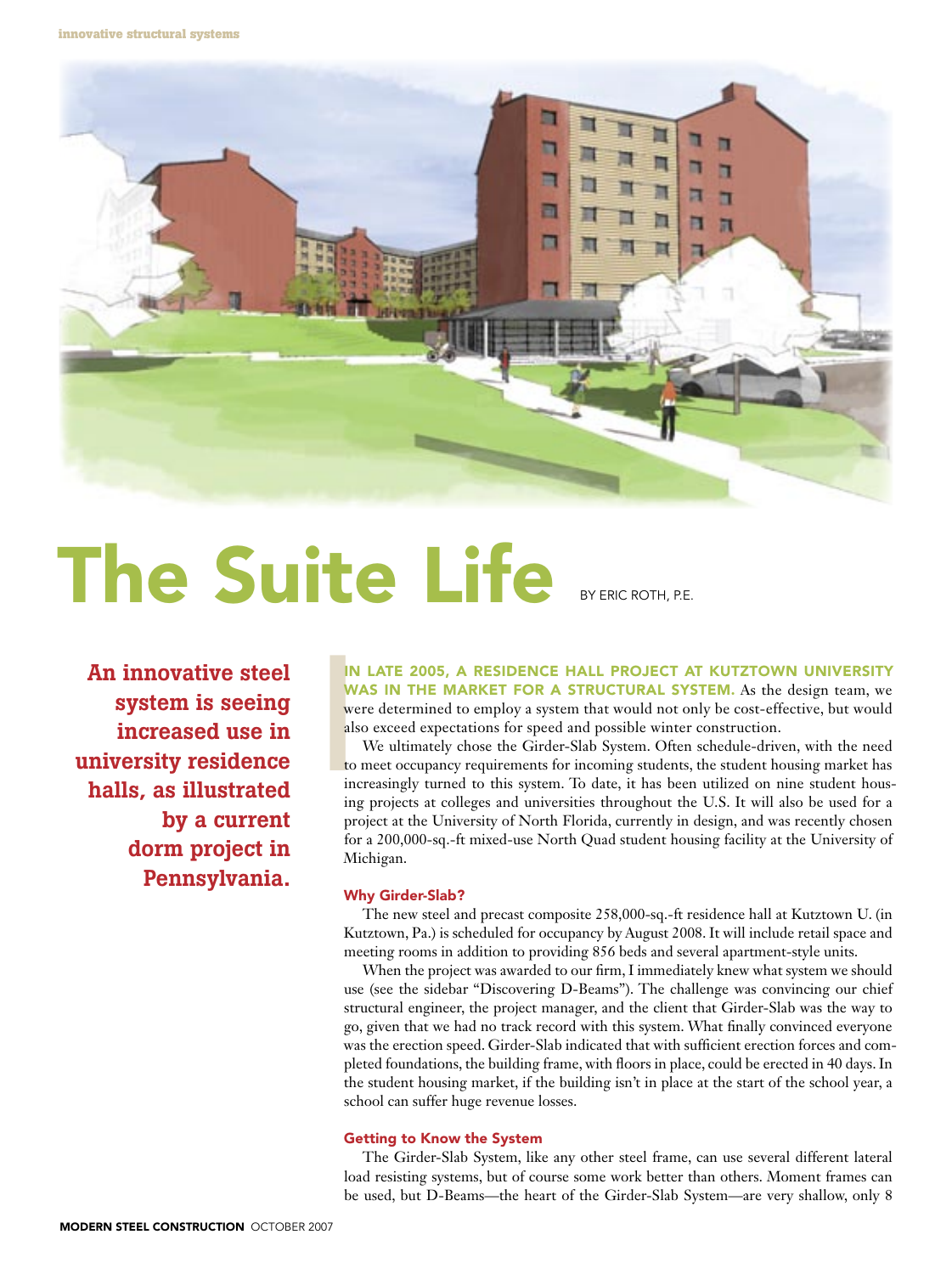or 9.645 in. deep, and therefore do not have very high moment capacities. Columns in moment frames often are required to be deeper, making it more difficult to bury them in the walls of a housing unit. Shear walls can be used for lateral loads, but bringing another trade on board only slows down the erection.

We found that the Girder-Slab System works best with braced frames; the issue is finding places within a housing unit to place bracing. Due to the short column-to-column distances, the braces tend to be steeper than optimum, and brace forces in mid-rise structures can be very large. Bracing locations need to be addressed early in the project since they often require thicker walls to conceal the bracing, which needs to be worked into the overall architectural floor plan.

The Girder-Slab web site (**www.girder-slab.com**) offers several different types of typical connections of D-Beams to columns, including shear tabs, end plates, and column trees. Our drawings were set up to allow the fabricator a choice of connection types. The fabricator opted for end plate connections. The Girder-Slab standard details we used show a typical end plate connection with bolts to the column outside of the beam flanges.

In retrospect I would opt for end plate connections with the bolts inside the beam flanges. Having the bolts outside the beam flanges brought up the questions of whether this was truly a pinned connection and whether we were introducing unintended moments into the column. Also, since the end plates and the bolts on the top side of the connection extend above the precast plank and topping, we have had unanticipated issues with the plates and bolts being in the way of wall framing. Moving the bolts inside the beam flanges on end plate connections avoids these issues. Using the 9.645-in. D-Beam, there is room to tighten the bolts. The FAQ technical section of the Girder-Slab web site suggests two bolts above and two bolts below the bottom flange. Girder-Slab's new design guide will also suggest this.

## Finding a Way

Several places in the building required spans that were larger than the 15-ft column bays typically used with Girder-Slab System. One of these was a lower level vehicle passthrough. In this case we were able to use the column tree-style connection. Each column branch was extended 3½ ft, allowing us to increase the span at this one location to 22 ft. Column branches were used on each side of the columns in question in order to balance the loads into the column and reduce the amount of moment introduced into the column. As with all longer spans the engineer must be aware of the amount of dead load deflec-



Steel erection at Kutztown University occurred this summer. Lateral bracing is provided by chevron braces strategically located to avoid window locations.

# Discovering D-Beams

The main structural elements for the Kutztown University project are D-Beams, the heart of the Girder-Slab System. Our choice to go this route was actually due to our experience on a project prior to the Kutztown building. This first project was a sevenstory housing unit for another university, and the owner had requested a block-and-plank building. During the gravity portion of the design, as our engineer's design reached the bottom floor for the bearing walls, he found that he simply could not get the block to take the dead and live loads from the floors above.

As in many housing units, there were numerous doors along the center hallway bearing walls. Thicker walls or multiple widths were not an option, as reduction in room size or expansion of the building width was deemed unacceptable. Going to a conventional steel frame system would have increased the building's floor-to-floor height and its overall height of the building—another unacceptable scenario. At this point, the design ground to a stop, as we had no solution for bearing walls given the constraints on the project. Unfortunately, our structural group was removed from the project, and we were made aware that an outside engineering firm had come up with a solution.

Professional curiosity being what it is, we inquired which system and engineer were completing the project. The engineering firm, O'Donnell & Naccarato, Inc., Philadelphia, was actually the engineering consultant hired by Girder-Slab Technologies to oversee the original laboratory and full-scale testing program.

Through further research we discovered D-Beams, which were used for this project. A D-Beam is a castellated tee beam with a flat bar welded to the web to form the upper flange. The D-Beam initially supported the plank weight and construction loads—on its bottom flange—and then was doweled and grouted to form a composite section for post-erection loads. I was left thinking, "We could have done that if we had only known." Lesson learned!

*—Eric Roth, P.E.*